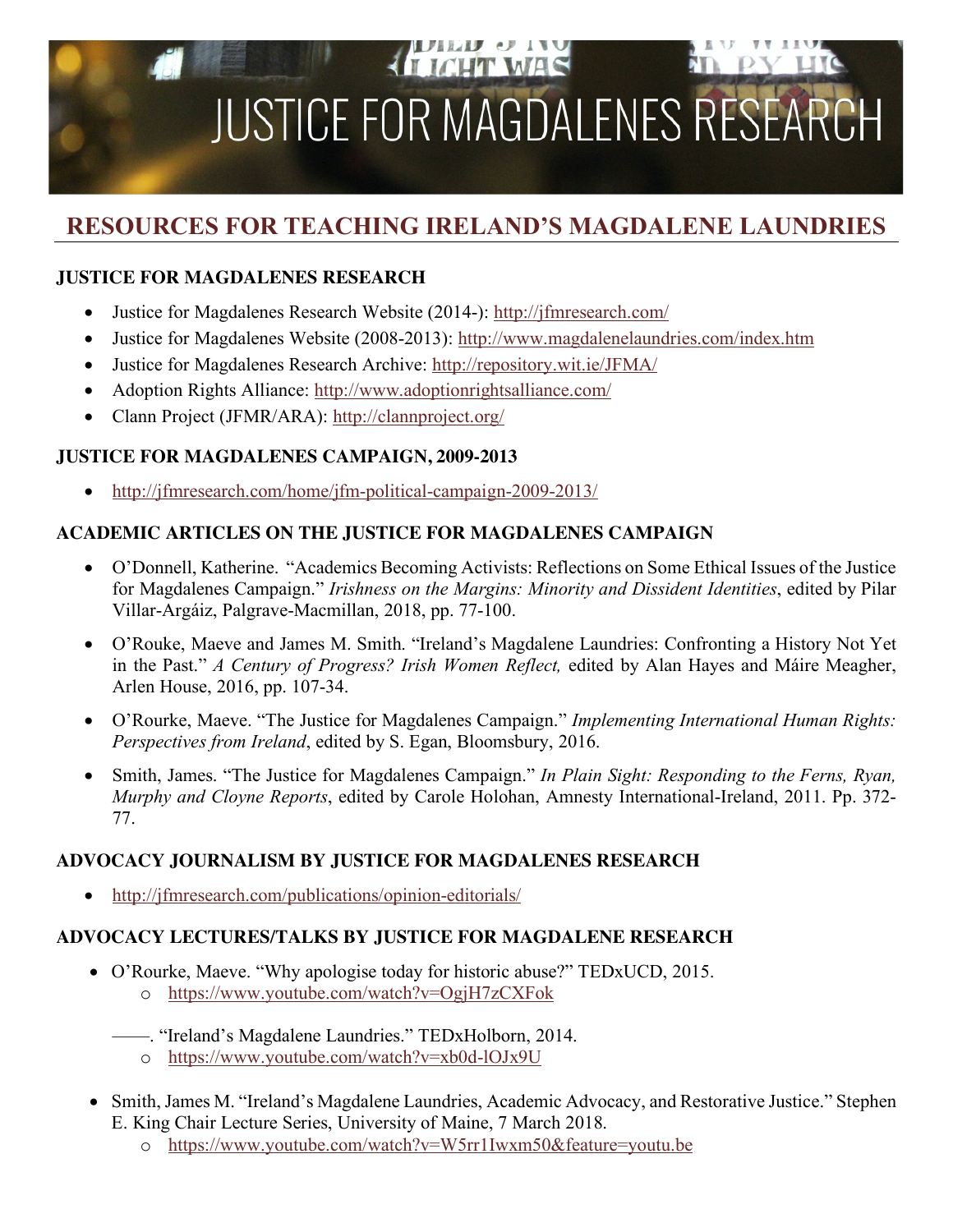- Steed, Mari. "JFM: The Little NGO That Could." SNAP Conference Dublin, 2012.
	- o https://vimeo.com/65167202
- McGettrick, Claire. "Magdalene Names Project" Gender Arc Project seminar series, University of Limerick, 21st November 2017.
	- o https://www.youtube.com/watch?v=KtJd\_o-OD0Q

#### **MAGDALENE NAMES PROJECT**

- Main page: http://jfmresearch.com/home/magdalene-names-project/
- McGettrick, Claire. "Death, Institutionalisation and Duration of Stay." Critique of Chapter 16 of McAleese Report, which includes an outline of the circumstances surrounding the exhumations at High Park Magdalene Laundry:
	- o http://jfmresearch.com/wp-content/uploads/2017/03/JFMR\_Critique\_190215.pdf
- Map of Magdalene Laundry and Magdalene Burial Sites: o http://jfmresearch.com/home/map-of-magdalene-laundries-and-grave-locations
- Flowers for Magdalenes: o http://jfmresearch.com/home/flowers-for-magdalenes/

#### **SURVIVOR TESTIMONY**

- Legg, Kathleen. *Whispering Hope: The True Story of the Magdalene Women*, Orion Publishing, 2016.
- O'Donnell, Katherine, Sinéad Pembroke and Claire McGettrick. *Magdalene Institutions: Recording an Oral and Archival History.* 
	- o http://jfmresearch.com/home/oralhistoryproject/
- O'Mahoney, Jennifer. *The Waterford Memories Project: Oral History*
	- o https://www.waterfordmemories.com/our-projects

# **SURVIVOR TESTIMONY JOURNALISM**

- Polaneczky, Ronnie. "The Woman Who Exposed Ireland's Magdalene Laundries." *Philadephia Magazine*, 23 May 2013.
	- o http://www.phillymag.com/articles/woman-exposed-ireland-magdalene-laundries-asylum/
- Roberts, Sue Lloyd. "I Want an Apology Before I Die." *The Daily Mail* 27, September 2014.
	- o http://www.dailymail.co.uk/news/article-2771725/I-want-apology-I-die-The-wayward-womenabused-nuns-Ireland-s-notorious-Magdalene-laundries-demanding-justice-two-decades-oneclosed.html
- Ryan, Carol. "Seeking Redress for a Mother's Life in a Workhouse." *New York Times,* 6 February 2013.
	- o http://www.nytimes.com/2013/02/07/world/europe/seeking-redress-in-ireland-over-magdalenelaundry.html
	- o http://www.telegraph.co.uk/women/womens-politics/9878223/Irelands-Magdalene-Laundries-Ihope-my-birth-mother-can-now-rest-in-peace.html

*Compiled by Prof James M. Smith / © Justice for Magdalenes Research 2018. Distribution is encouraged, however alterations are not permitted.*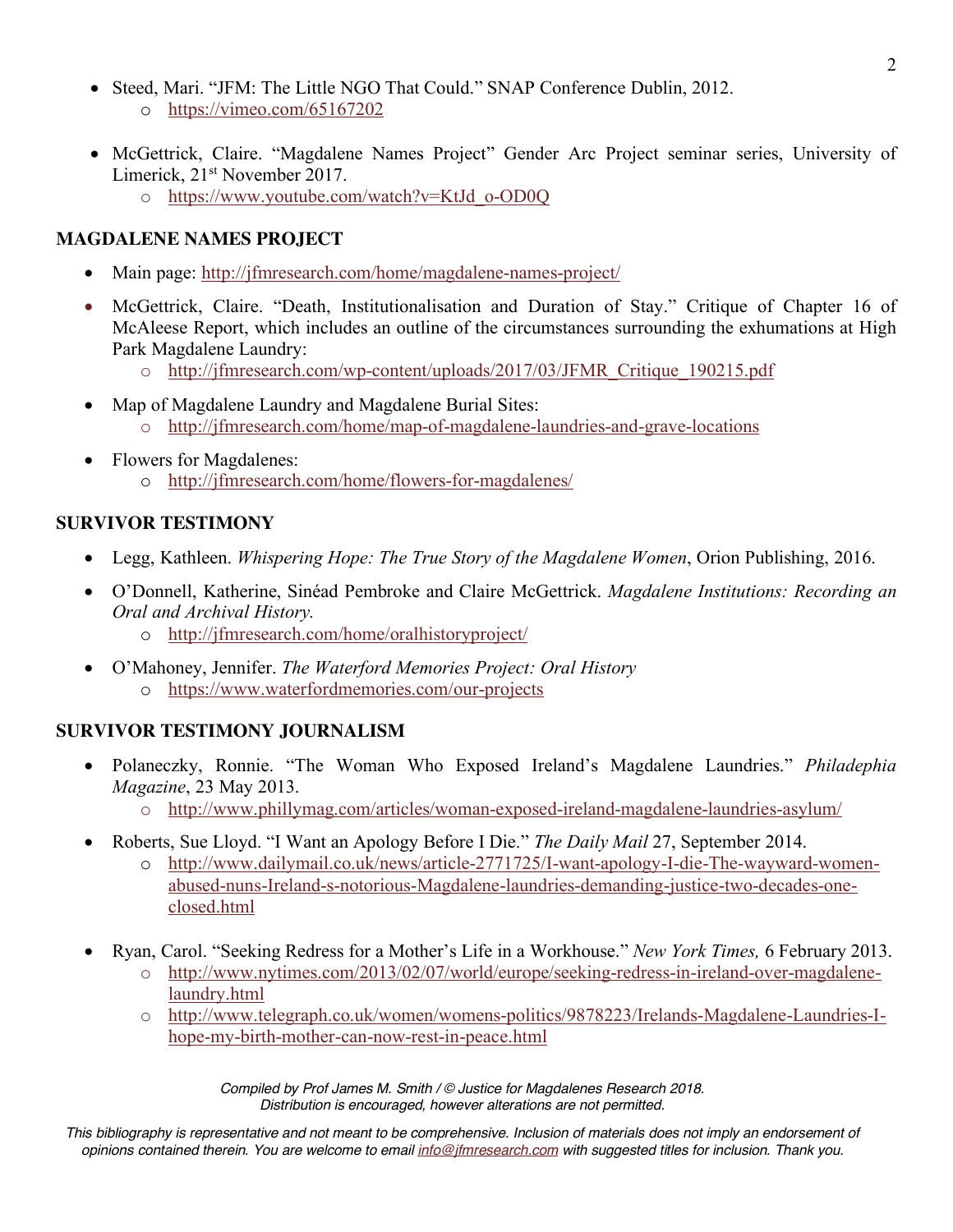#### **TAOISEACH'S APOLOGY, FEBRUARY 19th 2013**

• https://www.youtube.com/watch?v=hOQyl7ZpoH8

#### **JUSTICE FOR MAGDALENES RESEARCH YOUTUBE CHANNELS**

- https://www.youtube.com/channel/UClnCoyJXn5gjxgcGiL1BudQ
- https://www.youtube.com/channel/UCAqwVSH\_mP3eMOCw2HQAJBg

#### **GOVERNMENT REPORTS**

- Ireland. *Report of the Interdepartmental Committee to establish the facts of State involvement with the Magdalen Laundries*.
	- o http://www.justice.ie/en/JELR/Pages/MagdalenRpt2013
	- o Available to download as a single PDF from JFMR's website at this location: http://jfmresearch.com/wp-content/uploads/2017/03/McAleese-Report.pdf
- Ireland. *Magdalen Commission Report*. http://www.justice.ie/en/JELR/Pages/PB13000255

#### **HUMAN RIGHTS**

- See JFM and JFMR submissions to the Irish Human Rights Commission and various United Nations Committees, including UNCAT 2011 and 2017, and the corresponding concluding observations from human rights bodies:
	- o http://jfmresearch.com/home/restorative-justice/accountability/

#### **CREATIVE LITERATURE**

- Bolger, Dermot. *A Second Life: A Renewed Novel*. New Island Books, 2010.
- Brogan, Patricia Burke. *Eclipsed*. Salmon Drama, 1994. —— . *Stained Glass at Samhain*. Salmon Drama, 2003.
- Bruen, Ken. *The Magdalen Martyrs: A Jack Taylor Novel*. Minotaur Books, 2006.
- Conlon-McKenna, Marita. *The Magdalen*. Forge Books, 2002.
- Dilworth, Rachel. *The Wild Rose Asylum: Poems of the Magdalen Laundries of Ireland*. Akron Series in Poetry, 2009.
- Lowe, Louise. *Laundry*. Anu Productions, 2011. https://vimeo.com/34489217

#### **LIFE WRITING/MEMOIR**

- Goulding, June. *The Light in the Window*. Poolbeg, 1998.
- Palmer, Caitríona. *An Affair with my Mother: A story of Adoption, Secrecy and Love*. Penguin, 2015.
- Rodgers, J.P. *For the Love of My Mother*. Headline Publishing, 2005.
- Sixsmith, Martin. *The Lost Child of Philomena Lee: A Mother, Her Son, and a Fifty-year Search*. Macmillan, 2009.

*Compiled by Prof James M. Smith / © Justice for Magdalenes Research 2018. Distribution is encouraged, however alterations are not permitted.*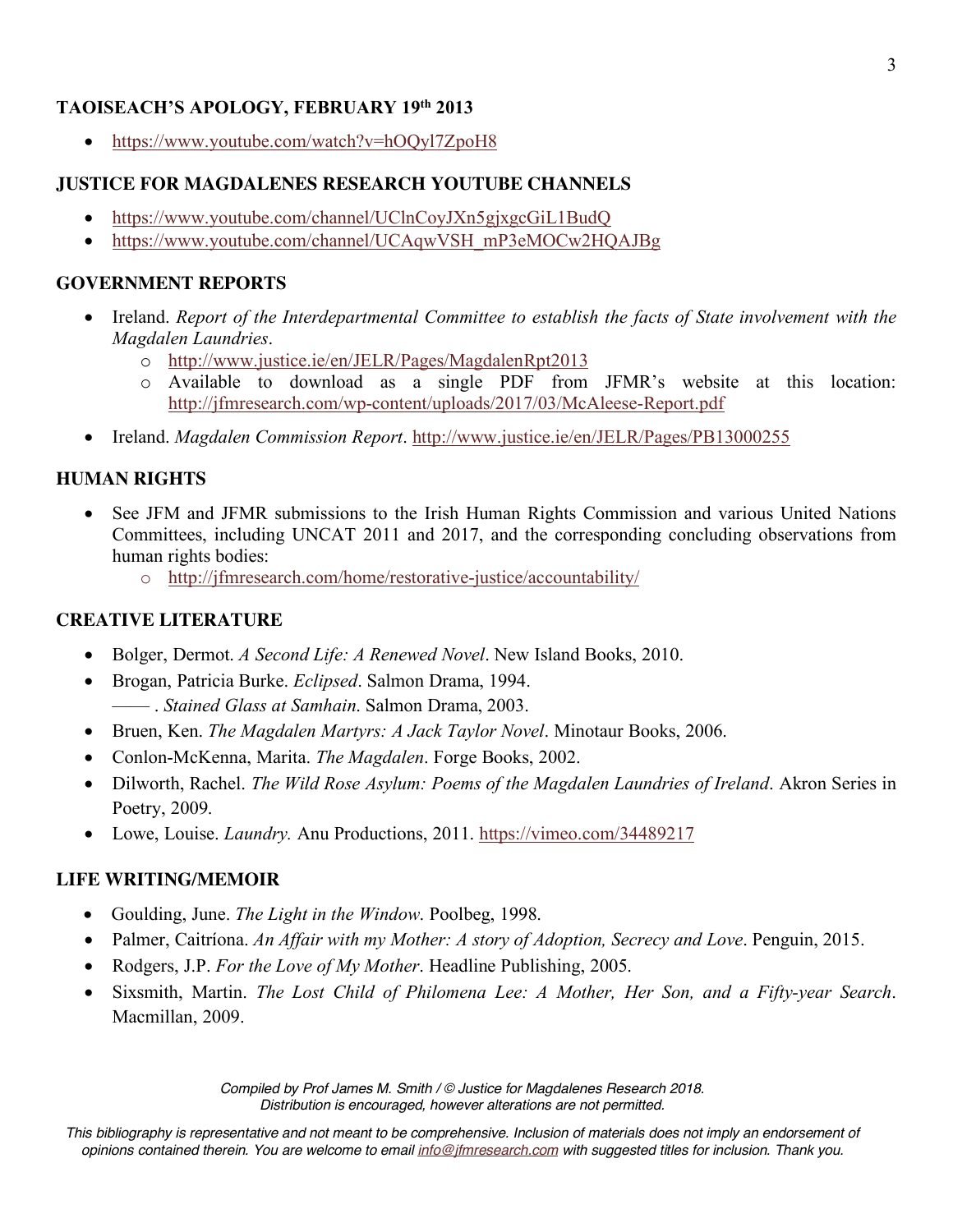#### **ART/VISUAL CULTURE**

- Fenster, Diane. *Secrets of the Magdalene Laundries*. o http://www.dianefenster.com/secrets.html
- Flynn, Mannix. "State-Meant: Call me by my name." Far Cry Productions.
	- o http://www.farcryproductions.ie/
- Glynn, Evelyn. *Breaking the Rule of Silence*. Limerick College of Art, 2011.
	- o http://www.magdalenelaundrylimerick.com
	- o http://www.lit.ie/lsad/GallerySpace/Exhibitions/Breaking%20The%20Rule%20Of%20Silence;% 20Bearing%20Witness%20to%20the%20Magdalene%20Laundry.aspx
	- o https://www.irishtimes.com/culture/tv-radio-web/we-should-be-recovering-our-magdalenhistory-not-burying-it-1.634425
- Mc Mahon. Maedhbh. "Procession."
	- o http://dnote.website/?dnote=maedhbh-mcmahon-procession
- Parry, Cheryl. "The Magdalene Laundries, 2007."
	- o https://cherylparry.com/portfolio/the-magdalene-laundries/
- Romero, Rachael. "The Magdalene Laundries."
	- o http://rachaelromero.com/magdalene-laundry/4553654655

#### **FILM**

- *The Magdalene Sisters.* Directed by Peter Mullan (Lionsgate, 2003).
- *Philomena.* Directed by Stephen Frears (Weinstein, 2013).
- *Sinners.* Directed by Aisling Walsh (BBC Northern Ireland, 2002).

# **DOCUMENTARY FILM-FEATURE**

- *The Forgotten Maggies.* Produced by Steven O'Riordan. o https://www.youtube.com/watch?v=Y4VAdN7HaxQ"
- *Les Blanchisseuses de Magdalen.* By Nicolas Glimois and Chrisophe Weber, produced by Arnaud Hanelin, France3/Sunset Preste, 1998.
	- o [Available as Convents of Shame from Marathon International Video]
- *The Magdalenes*. Produced by Nick Carew, TrueTube, 2013. o Available at: https://www.truetube.co.uk/film/magdalenes
- *Washing Away the Stain*, Directed by Sarah Barclay and Andrea Miller, BBC 2 Scotland, 1993.
- *Witness: Sex in a Cold Climate,* Produced by Steve Humphries, Testimony Films for Channel 4, 1998. o Available on YouTube: https://www.youtube.com/watch?v=FtxOePGgXPs

*Compiled by Prof James M. Smith / © Justice for Magdalenes Research 2018. Distribution is encouraged, however alterations are not permitted.*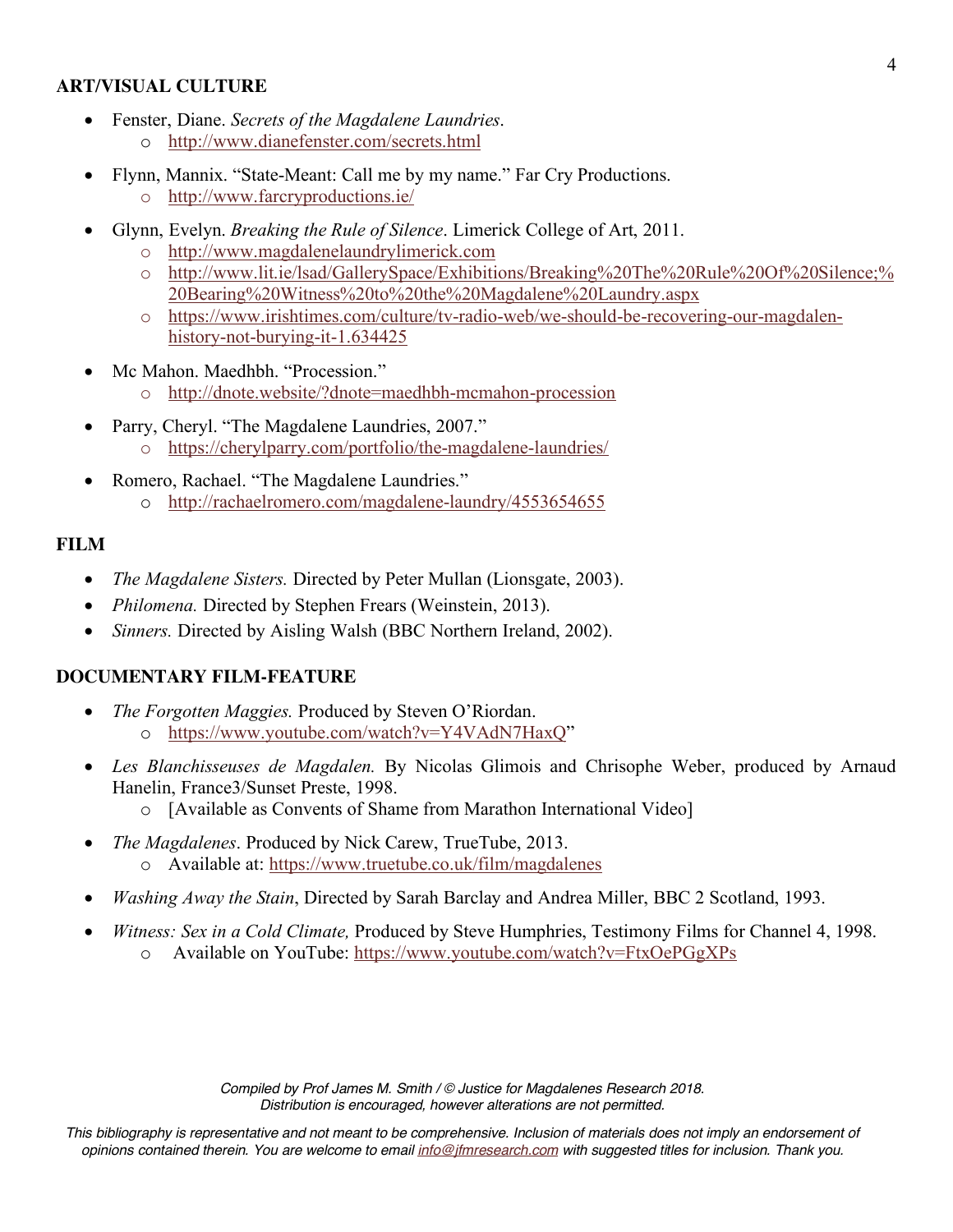#### **DOCUMENTARY FILM-NEWS MAGAZINE SEGMENT**

- "Ireland's Hidden Bodies, Hidden Secrets," Produced by Sue Lloyd-Roberts ("Our World," BBC News Channel, 5 October 2014).
	- o https://www.youtube.com/watch?v=MyE4Nuw\_U1k&t=74s
- "Magdalene Laundries." *60 Minutes,* narrated by Steve Croft, produced by L. Franklin Devine, CBS News, 1999.
	- o Available online at https://www.cbsnews.com/videos/the-magdalen-laundries/
- "Magdalene Laundries." *Our World,* produced by Sue Lloyd-Roberts, BBC News Channel, 27 September 2014.
	- o https://www.youtube.com/watch?v=ChDRDrb7e-U&feature=youtu.be
- "The Magdalene Laundries." *Primetime.* Produced by Tanya Sillem, RTÉ, September 2012. o https://www.youtube.com/watch?v=nIXnMMkVPcs&feature=youtu.be
- "Magdalene Laundry Apology," *Primetime,* produced by Tanya Sillem, RTÉ, February 2013. o https://www.youtube.com/watch?v=fUO1HkE3wNE
- "Private members' bill to provide for a State apology to Magdalene women." *Tonight with Vincent Browne*, TV3, February 2013.
	- o https://vimeo.com/59733042
- "Slave Labour: Magdalene Laundries disgraced Irish Catholic women." By Sean Mallen, produced by Mia Sheldon. Global HD, Canada 2012.
	- o https://www.youtube.com/watch?v=hD9uffgeg7w&t=48s

#### **RADIO INTERVIEWS/DOCUMENTARY**

- NPR Interview with Mari Steed
	- o http://www.npr.org/2013/02/24/172740950/irish-women-emerge-from-shadows-of-nationalshame
- "Magdalene Laundry Institute for Outcast Women", *RTÉ Documentary on One*, produced by Julian Vignoles, November 1992.
	- o https://www.rte.ie/radio1/doconone/2013/0207/647346-radio-documentary-magdalene-laundrygalway/
- "Close The Door Magdalen Laundries", *RTÉ Documentary on One*, produced and presented by Padraic Dolan, March 1990.
	- o https://www.rte.ie/radio1/doconone/2011/0209/646632-radio-documentary-close-the-door/

# **ACADEMIC BOOKS/CULTURAL HISTORY**

- Finnegan, Frances. *Do Penance or Perish.* Oxford University Press, 2004.
- Luddy, Maria. *Prostitution and Irish Society, 1889-1940*. Cambridge University Press, 2007.

—— *Women and Philanthropy in Nineteenth Century Ireland*. Cambridge University Press, 1995.

*Compiled by Prof James M. Smith / © Justice for Magdalenes Research 2018. Distribution is encouraged, however alterations are not permitted.*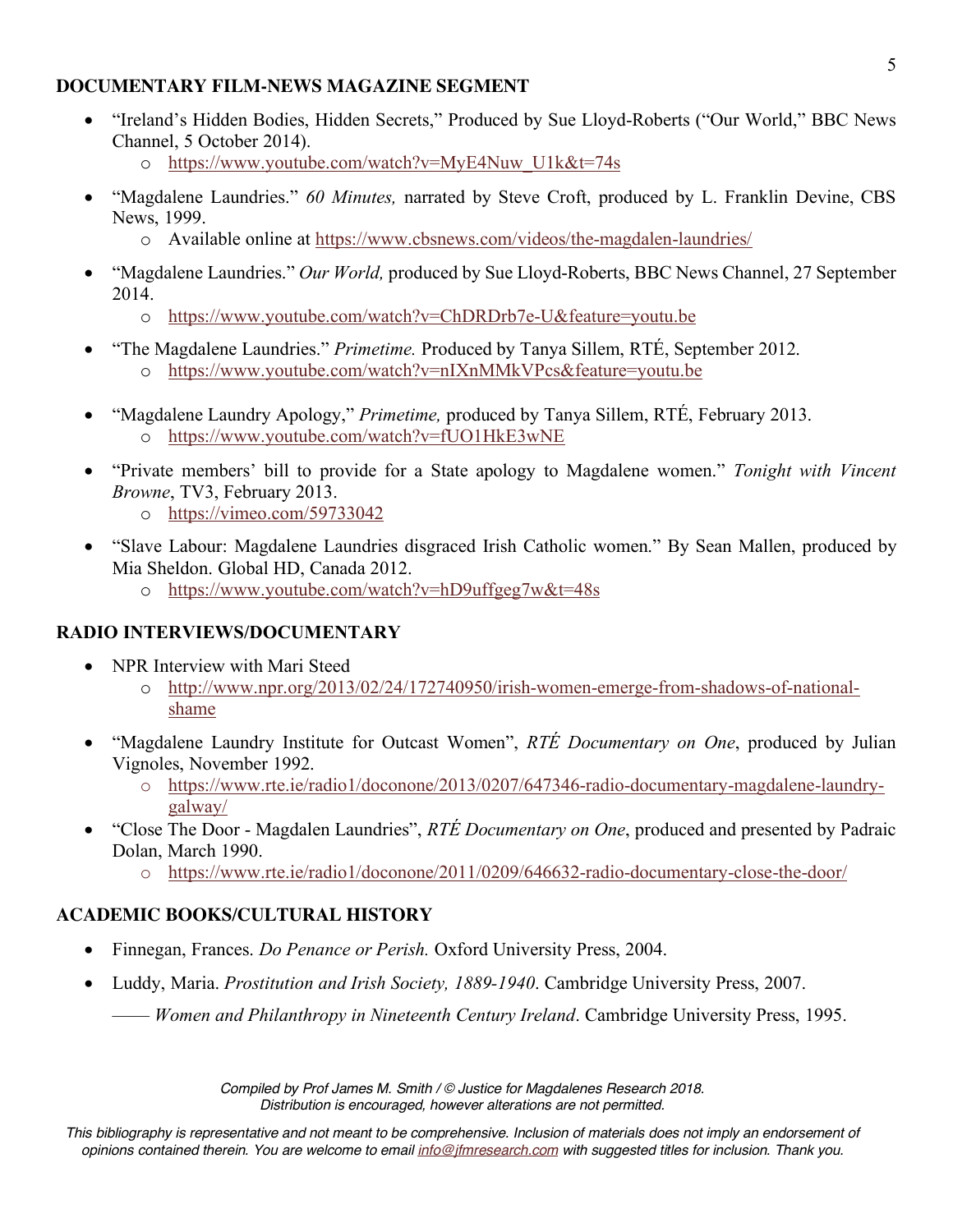- McCarthy, Rebecca Lea. *The Origins of the Magdalene Laundries: An Analytic History*. McFarland, 2010.
- Milotte, Mike. *Banished Babies.* New Island Books, 2012.
- Prunty, Jacinta. *The Monasteries, Magdalen Asylums and Reformatory Schools of Our Lady of Charity in Ireland, 1853-1973.* Columba Press, 2017.
- Raftery, Mary and Eoin O'Sullivan. *Suffer the Little Children.* New Island Books, 1999.
- Smith, James M. *Ireland's Magdalen Laundries and the Nation's Architecture of Containment*, University of Notre Dame, 2007.

#### **SELECT RECENT PEER REVIEW JOURNAL ARTICLES**

- Clough, Miryam. "Atoning Shame?" *Feminist Theology*, vol. 23, no. 1, 2014, pp. 6-17.
- Eide, Mirian. "James Joyce's Magdalenes." *College Literature,* vol. 38, no. 4, Fall 2011, pp. 57-75.
- Farley, Jessica & Virginia Garnett. "Un-Eclipsed: An Interview with Patricia Burke Brogan." *Irish Studies Review*, vol. 18, no. 3, August 2010, pp. 347-57.
- Fischer, Clara. "Revealing Ireland's 'Proper Heart': Apology, Shame, Nation." *Hypatia*, vol. 32, no. 4, November 2017, pp. 751-767.

——. "Gender, Nation, and the Politics of Shame: Magdalen Laundries and the Institutionalization of Feminine Transgression in Modern Ireland." *Signs: Journal of Women in Culture and Society,* vol. 41, no. 4, June 2016, pp. 821-43.

- Haughton, Miriam. "From Laundries to Labour Camps: Staging Ireland's 'Rule of Silence' in Anu Productions' *Laundry*." *Modern Drama*, vol. 57, no. 1, Spring 2014, pp. 65-93.
- Killian, Sheila. ""For lack of accountability": The logic of the price in Ireland's Magdalen Laundries." Accounting, Organizations and Society, vol. 43, 2015, pp. 17-33.
- O'Rourke, Maeve. "Ireland's Magdalene Laundries and the State's failure to protect." *Hibernian Law Journal*, vol. 10, 2011, pp. 200-37.
- Smith, James M. "*The Magdalene Sisters*: Evidence, Testimony … Action?" *Signs,* vol. 32, no. 2, Winter 2007, pp. 431-58.
- Wecker, Erin Costello. "Reclaiming Magdalenism or Washing Away Sin: Magdalen Laundries and the Rhetorics of Feminine Silence." *Women's Studies*, vol. 44, no. 2, February 2015, pp. 264-79.

#### **SELECT RECENT BOOK CHAPTERS**

• Benítes-Castro, Miguel-Ángel and Encarnacion Hidalgo-Tenorio, "We Were Treated Very Badly, Treated Like Slaves': A Critical Metaphor Analysis of the Accounts of the Magdalene Laundries Victims." *Irishness on the Margins: Minority and Dissident Identities*, edited by Pilar Villar-Argáiz, Palgrave-Macmillan, 2018, pp. 101-27.

> *Compiled by Prof James M. Smith / © Justice for Magdalenes Research 2018. Distribution is encouraged, however alterations are not permitted.*